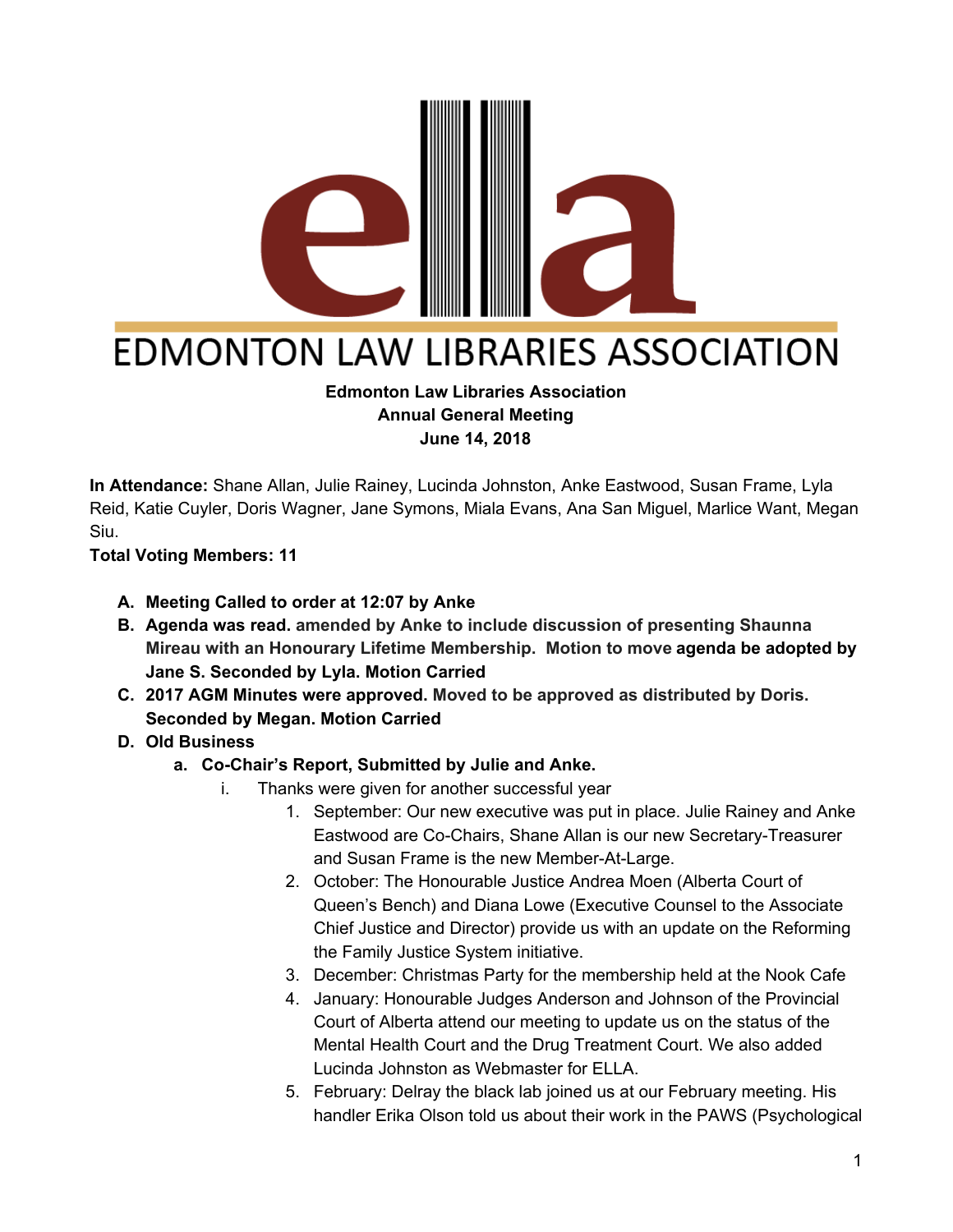Awareness and Wellness Support) program which supports EMS workers in Alberta.

- 6. March: several ELLA members were hosted at the Legislature Library of Alberta by Heather Close, Reference and Research Coordinator. We heard many interesting points about the library's history which goes back to 1905 when Alberta became a province. Back then, Alberta was paid out \$6000 by Saskatchewan who kept all of the books for its Legislative Library. Only \$400 of that was spent on materials, and the rest went into general provincial funds. Alberta is one of only a few jurisdictions that uses "legislature" instead of "legislative" in its title. Heather also provided a full overview of LLA's current array of clients and services.
- 7. April: we were visited by Leanne Monsma of Field Law for a talk on cannabis in the workplace. She outlined the relevant legislation including the Access to Cannabis for Medical Purposes Regulation (ACMPR) under Bill C-45, An Act respecting cannabis and to amend the Controlled Drugs and Substances Act, the Criminal Code and other Acts.

#### **b. Treasurer's Report, submitted by Shane.**

- i. As of June 13th, 2018 we had \$630.52 in the General Account and \$5,586.19 in the Headstart Account.
- ii. We had an income of 1869.25 and spent 1773.12
- iii. We currently have a membership of 36, with 27 voting members, 2 student members and 7 affiliate members.
- iv. Further expenses before the end of the fiscal year will be the cost of lunch for the AGM and bank maintenance fees from June to August.
- v. There are no other outstanding expenses.
- vi. The Annual Return was mailed April 5th. The Proof of Filing was received in June and added to the binder.
- vii. Jane Symons has been asked to be the auditor for the 2017/2018 fiscal year and she accepted.
	- 1. Motion made for Jane. to be Auditor by Lyla. Seconded by Ana. **Motion Carried**
	- 2. Motion to accept Treasurer's Report made by Doris. Seconded by Katie. **Motion Carried**.
- viii. There was discussion regarding seeking sponsorship from one of the publishers for ELLA, as CLLG has currently. We have had some in previous years, and the Executive will look into this for the future.

#### **c. Webmaster's Report, submitted by Lucinda.**

- i. Lucinda joined ELLA in January of 2018.
- ii. Reorganized the ELLA Google Drive files and folders
- iii. Been engaged in reviewing and updating the Website to increase usability
- iv. Has a number of ideas for future revisions and changes, including ELLA logos, vision/mission statement, developing interactivity, dedicated events and